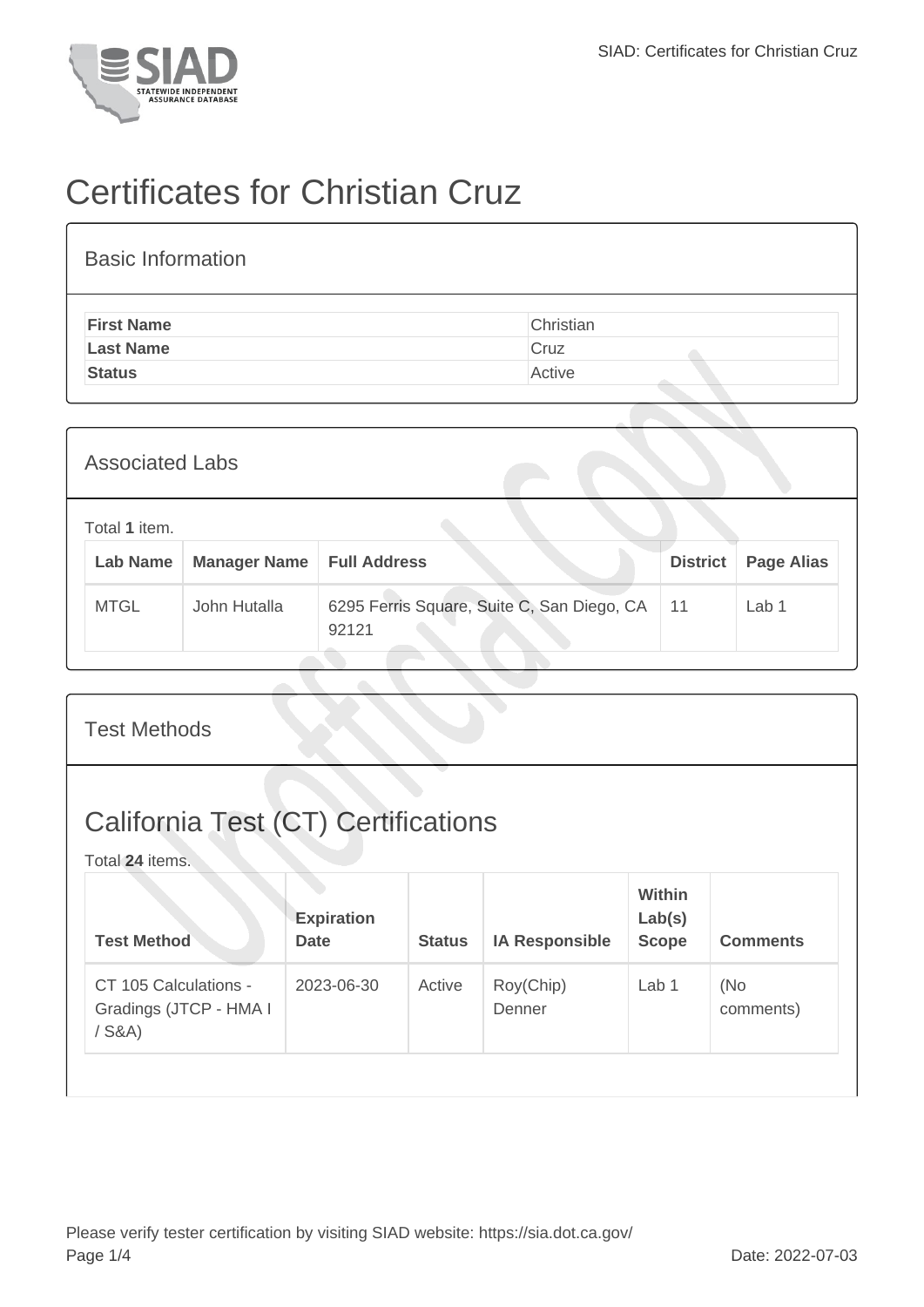

| <b>Test Method</b>                                                                  | <b>Expiration</b><br><b>Date</b> | <b>Status</b>  | <b>IA Responsible</b> | Within<br>Lab(s)<br><b>Scope</b> | <b>Comments</b>   |
|-------------------------------------------------------------------------------------|----------------------------------|----------------|-----------------------|----------------------------------|-------------------|
| CT 106 Definitions -<br>Specific Gravity (SpG)                                      | 2023-06-30                       | Active         | Roy(Chip)<br>Denner   | Lab <sub>1</sub>                 | (No<br>comments)  |
| CT 125 AGG Sampling -<br><b>AGGREGATES (JTCP -</b><br><b>HMA I / S&amp;A)</b>       | 2018-01-23                       | <b>Expired</b> | Roy(Chip)<br>Denner   | Lab <sub>1</sub>                 | (No<br>comments)  |
| CT 125 CEM Sampling -<br><b>CEM</b>                                                 | 2018-01-23                       | Expired        | Roy(Chip)<br>Denner   | Lab <sub>1</sub>                 | (No)<br>comments) |
| CT 125 GEN Sampling -<br><b>GENERAL</b>                                             | 2018-01-23                       | Expired        | Roy(Chip)<br>Denner   | Lab <sub>1</sub>                 | (No)<br>comments) |
| CT 125 HMA Sampling -<br>HMA (JTCP - HMA I)                                         | 2018-01-23                       | Expired        | Roy(Chip)<br>Denner   | Lab 1                            | (No<br>comments)  |
| CT 201 Sample<br>Preparation - Soil and<br>Aggregates (JTCP -<br><b>S&amp;A)</b>    | 2023-06-30                       | Active         | Roy(Chip)<br>Denner   | Lab 1                            | (No<br>comments)  |
| CT 202 Sieve analysis -<br>Fine and Coarse<br>Aggregates (JTCP -<br><b>S&amp;A)</b> | 2017-01-22                       | Expired        | Roy(Chip)<br>Denner   | Lab <sub>1</sub>                 | (No<br>comments)  |
| CT 204 LL, PL, PI                                                                   | 2018-01-23                       | Expired        | Roy(Chip)<br>Denner   | Lab 1                            | (No<br>comments)  |
| CT 206 SpG &<br>Absorption - Coarse<br>Aggregates                                   | 2018-01-23                       | Expired        | Roy(Chip)<br>Denner   | Lab <sub>1</sub>                 | (No<br>comments)  |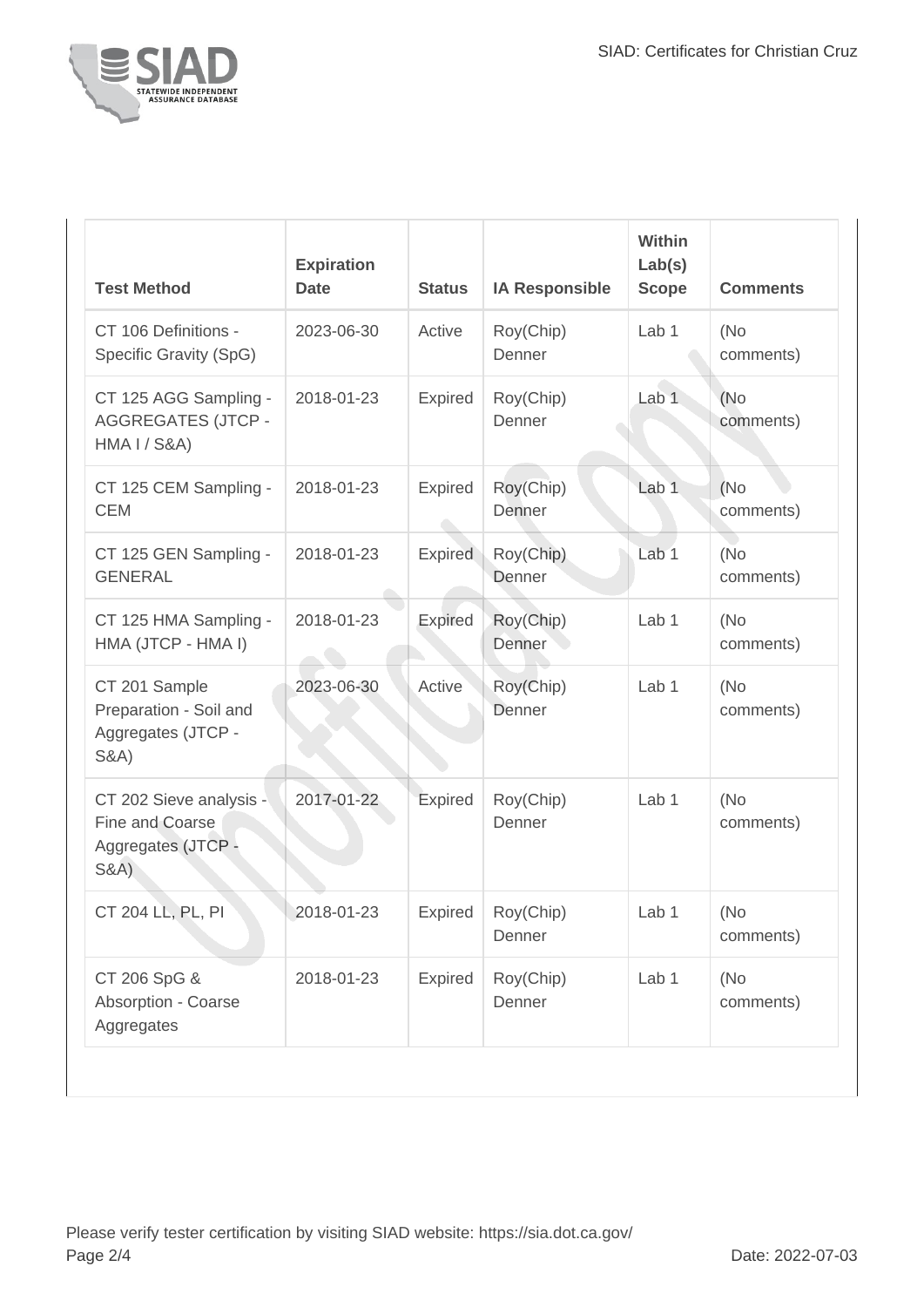

| <b>Test Method</b>                                                                              | <b>Expiration</b><br><b>Date</b> | <b>Status</b>  | <b>IA Responsible</b> | Within<br>Lab(s)<br><b>Scope</b> | <b>Comments</b>   |
|-------------------------------------------------------------------------------------------------|----------------------------------|----------------|-----------------------|----------------------------------|-------------------|
| CT 207 SpG &<br>Absorption - Fine<br>Aggregates                                                 | 2018-01-23                       | Expired        | Roy(Chip)<br>Denner   | Lab <sub>1</sub>                 | (No<br>comments)  |
| CT 217 Sand Equivalent<br>$(JTCP - S&A)$                                                        | 2017-01-22                       | Expired        | Roy(Chip)<br>Denner   | Lab <sub>1</sub>                 | (No<br>comments)  |
| CT 226 Moisture<br>Content - Soils and<br>Aggregates (JTCP -<br><b>S&amp;A)</b>                 | 2018-01-23                       | Expired        | Roy(Chip)<br>Denner   | Lab <sub>1</sub>                 | (No)<br>comments) |
| CT 231 Relative<br><b>Compaction - Nuclear</b><br>Gage                                          | 2018-01-23                       | <b>Expired</b> | Roy(Chip)<br>Denner   | Lab <sub>1</sub>                 | (No<br>comments)  |
| CT 504 Air Content of<br><b>PCC - Pressure Method</b><br>(JTCP - PCC)                           | 2018-01-23                       | <b>Expired</b> | Roy(Chip)<br>Denner   | Lab <sub>1</sub>                 | (No<br>comments)  |
| CT 518 Unit Weight -<br>PCC (JTCP - PCC)                                                        | 2018-01-23                       | <b>Expired</b> | Roy(Chip)<br>Denner   | Lab 1                            | (No<br>comments)  |
| CT 523.1 Section B.1 &<br><b>B.2 Flexural Strength</b><br>(Field Fabrication)<br>$(JTCP - PCC)$ | 2018-01-23                       | <b>Expired</b> | Roy(Chip)<br>Denner   | Lab 1                            | (No<br>comments)  |
| CT 523.2 Section B.3<br>Flexural Strength (Lab<br>Test)                                         | 2018-01-23                       | <b>Expired</b> | Roy(Chip)<br>Denner   | Lab 1                            | (No<br>comments)  |